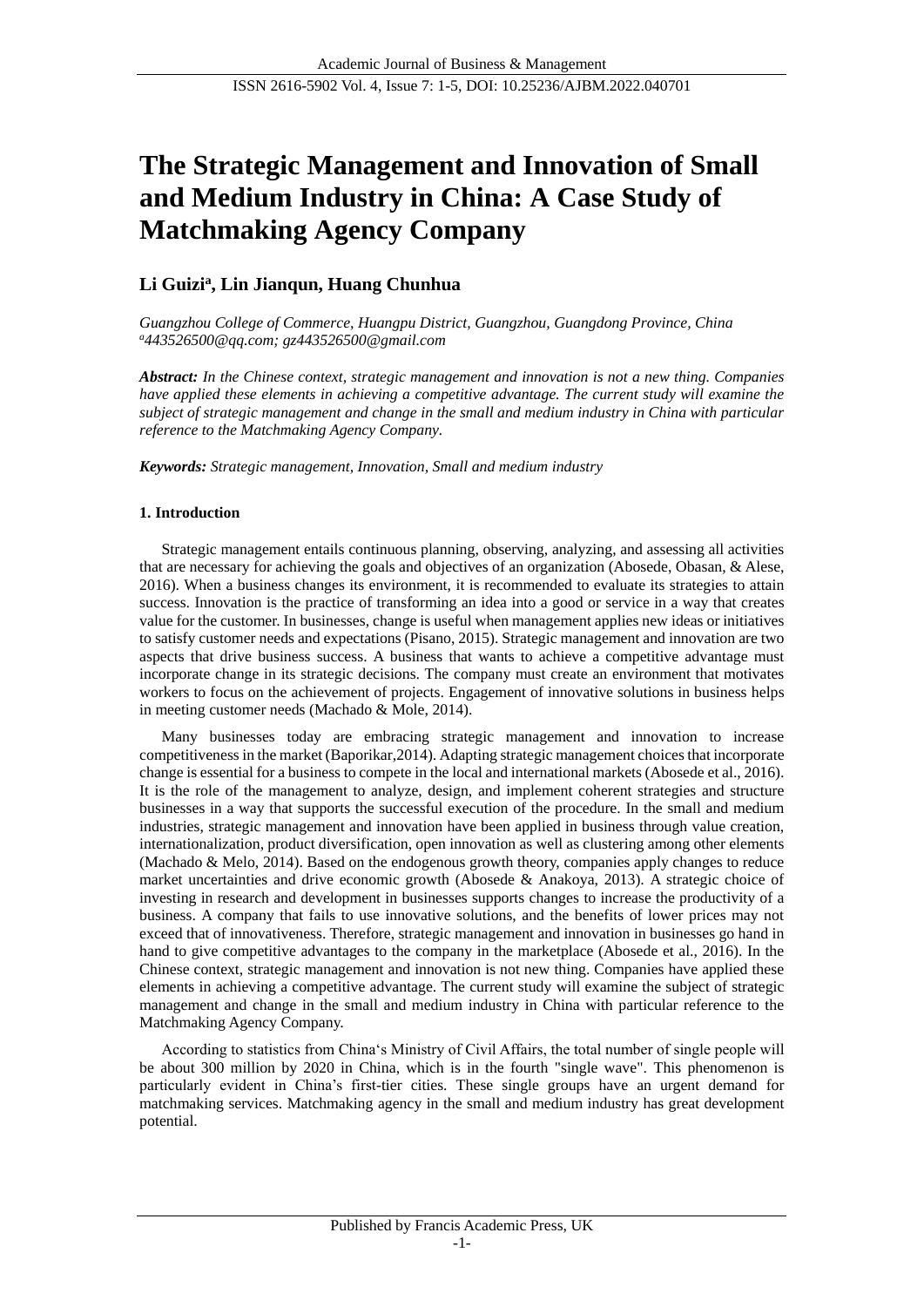

# **2. Research Questions & Research Objectives& Statement of the Problem**

# *2.1. Research Questions*

(1) Do small and medium industry companies embrace strategic management and innovation?

(2) How do small and medium industry businesses apply strategic management and innovation?

(3) To what extent can small and medium industry organizations improve their application of strategic management and innovation for business productivity?

#### *2.2. Research Objectives*

Any text or figures outside the aforementioned margins will not be printed.

(1) To examine whether small and medium industry companies embrace strategic management and innovation.

(2) To investigate how small and medium industry companies apply strategic management and innovation.

(3) To evaluate how small and medium industry companies can improve their application of strategic management and innovation for business productivity.

#### *2.3. Statement of the Problem*

The application of strategic management and innovation in organizations has focused on the use of technology as the only significant way of innovativeness in businesses. In China, innovative companies are highly associated with the use of technology. Quan, Loon, and Sanderson (2018) examined innovation in the local context in China and revealed that many successful businesses focus on technology as the only way of change. However, the difference is more in engaging in strategic diversification, innovativeness in the production methods, product design, and vertical integration strategy. In the area of research, previous studies emphasize the application of strategic decisions and innovation in small and medium businesses in the manufacturing industry, construction, motor, and technology industries. Krasniqi and Kume (2013) found out that small and medium companies make an effort to strategically manage and innovate their operations through the creation of new networks, internationalization, growth orientation, organization learning, and technology advancement. No research has been made on small and medium businesses in the matchmaking agency in China or any other country. The present study aims at closing a gap in research and literature to establish how small and medium businesses in the matchmaking agency apply strategic management and innovation solutions for business productivity.

First of all, put forward the question, introduces the status of the matchmaking service industry and the difficulties faced by the industry, and puts forward the importance of using strategic management and innovation to solve a series of problems in the small and medium industry. Taking the large domestic Internet matchmaking companies as an example, this paper analyzes the main service management modes of the internet matchmaking industry and points out the limitations of strategic management and innovation in the development of the industry. In short, it has great practical significance to pay attention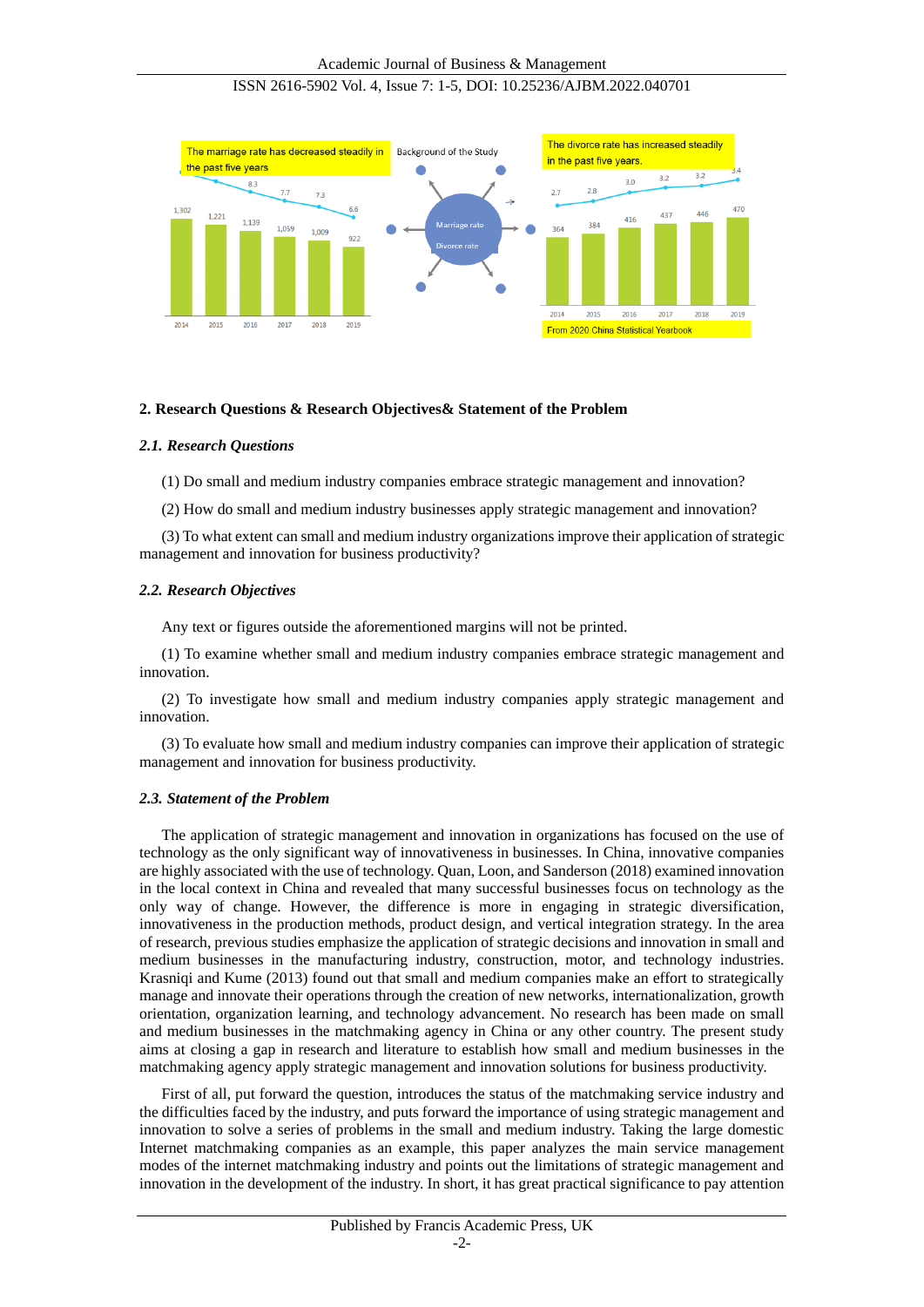to and use strategic management and innovation to solve the current shortage of small and medium matchmaking services business in China.

The second is problem analysis, which analyzes the gap between strategic management and innovation mode and customer demand in the matchmaking industry. With the rapid development of Internet matchmaking under the new technology, the perceived service quality of customers has not been improved, and the service management and mode of the industry have not kept pace with the times. How realize customer-centered strategic management and innovation is the basis that the industry should improve. Paying attention to the needs of different customers and providing appropriate services are not only in line with the development trend of the times, but also related to the survival of the economic individuals of the matchmaking services business in the increasingly fierce competition. The unique advantages of innovation in service management and operation are also gradually expanding the applicable space to solve emerging service industries. Therefore, the development of the domestic matchmaking industry has entered a mature stage. Trying to improve the competitive advantage of matchmaking service institutions with strategic management and innovation is an important way to improve the service quality of the industry.

Finally, in order to solve this problem, in the last part of the article, the author puts forward a preliminary idea on how to use the innovation to improve the service quality, innovate the service mode and improve the service management. It is pointed out that the matchmaking service industry has not formed a fine hierarchical management strategy for the huge customer group, so as to form a systematic service process for customers in different circles. Using strategic management and innovation to build a large-scale and refined service system for the matchmaking industry is also an important way for matchmaking enterprises to realize the appreciation and creation of service value.

# **3. Literature Review**

#### *3.1. Strategic Management and Innovation in Small and Medium Companies*

Small and medium businesses embrace strategic management and innovation in their operations. Kee-Luen, Hiam, Yong, and Seng-Fook (2013) argued that manufacturing companies in Malaysia apply strategic planning in managing their operations. Such businesses have a high possibility of performing better than those that do not incorporate strategic planning. Learning and innovation in manufacturing businesses in Malaysia is a crucial aspect that drives productivity in organizations. Abosede et al. (2016) noted that innovativeness is embraced in both high-tech and small and medium industries in China. The small and medium enterprises in China embrace flexibility in their operations that help them adapt strategic choices that drive competition in the changing market locally and internationally. The findings show that the success of small and medium businesses in China lies in the capacity to access, transfer as well as application technology. The knowledge of entrepreneurial competitiveness supports innovative decisions in strategically managing companies.

#### *3.2. How Small and Medium Industry Companies Apply Strategic Management and Innovation*

Small and medium industry companies apply strategic management and innovation in various ways. Steinfeld and Beltoft (2014) revealed that in China, small and medium companies use innovation and strategic management through building commercially viable ideas. In the manufacturing industry, products and their designs are innovatively and strategically sought through component sourcing. It shows that commercialization through the adaptation of technologies and business models are strategies that drive the competitiveness of small and medium companies in China. These views support the application of an innovative framework in strategic decision-making that promotes the productivity and competitiveness of the business in the market. Zhan, Tan, Ji, Chung, and Tseng (2017) revealed that the use of technological innovations such as the big data framework accelerates the processes of product invention. Strategic decisions can be made after determining the weaknesses of a product within the development cycle.

Strategic management and innovation are elements that explain why customers will be willing to pay more for a specific product. The ability to prioritize customer needs when making strategic decisions and using innovation to address the requirements guarantees the better performance of the company products in the market. Abosede et al. (2016) stated that small and medium businesses in the Chinese context are becoming more flexible by adapting strategic choices that reflect changes in the market, and that makes them able to face competition. It means that companies support innovative ideas for strategy formation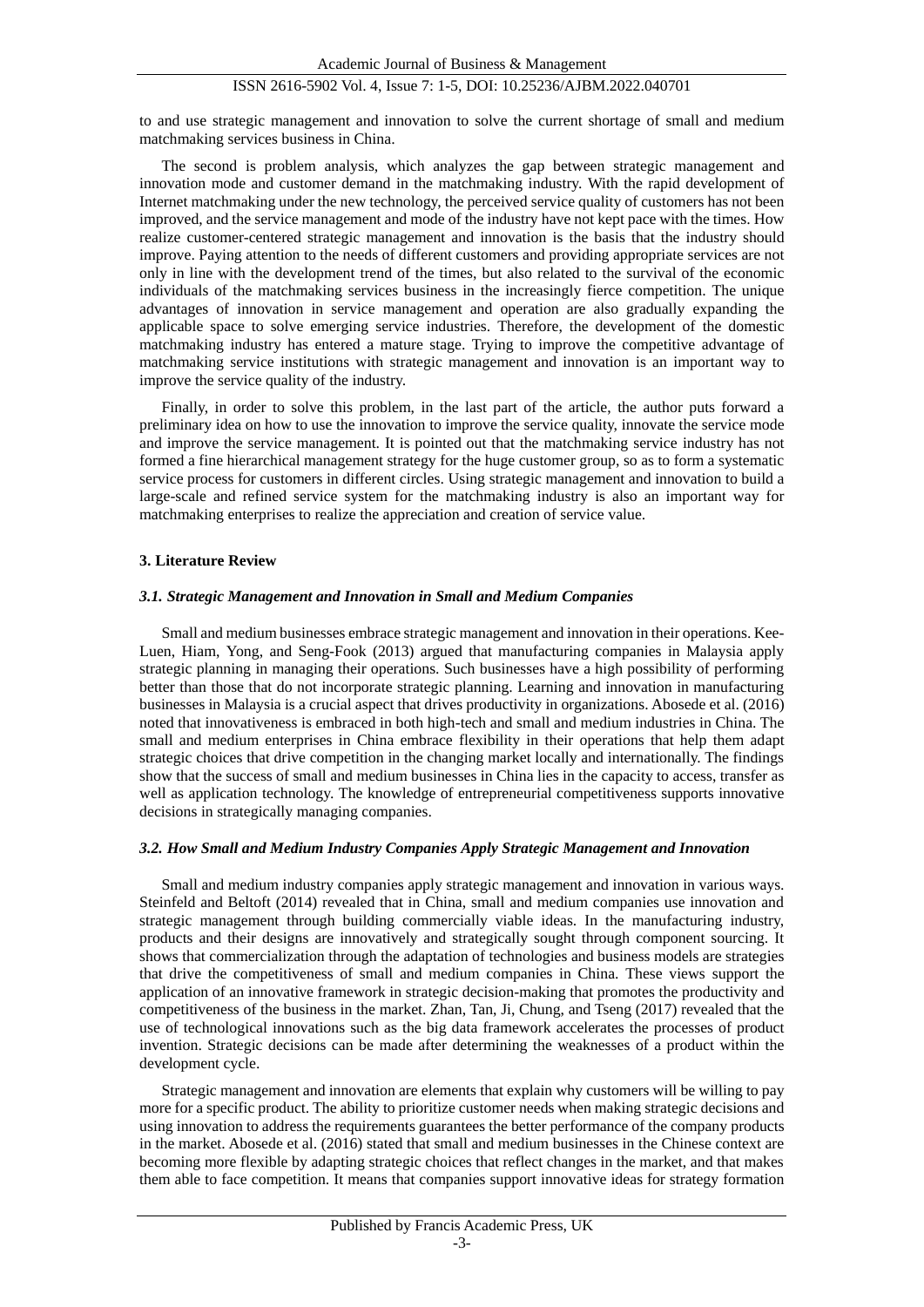and execution. These businesses gain competencies as well as competitive advantages that promote transformational leadership, and diversity that impact improved behavior and performance of workers (Lu, Au, Pend, & Xu, 2013).

# *3.3. How Small and Medium Industry Companies can Improve their Application of Strategic Management and Innovation for Business Productivity*

Small and medium industry businesses can improve their application of strategic management and innovation through internationalization, growth orientation, and promotion of organizational learning (Krasniqi & Kume, 2013). However, much has to be done on the company leadership, structure, business environment, and approach to the regional markets. Benchmarking performance with other companies in the small and medium industries is useful to gauge the competitiveness in the market (Manurung  $\&$ Kosasih, 2013). In such cases, businesses can establish their competitive advantages and weaknesses in strategic management and innovation as well as develop new approaches to improve performance. Their proactive strategies, such as corporate growth and differentiation, should incorporate a strategic planning model that steers innovative solutions (Abosede et al., 2016).

# **4. Significance of the Study**

The research will benefit various groups, including small and medium organizations, the Matchmaking Agency Company, and similar organizations as well as future researchers. Businesses in the small and medium industry will gain from the information provided in the study as they will be able to learn the importance of making strategic choices and innovative solutions for their organizations. The management at Matchmaking Agency Company in China and similar organizations will gain from this study as it explores their industry. It contributes to the knowledge about strategic management and innovation for small and medium businesses in the matchmaking agency sector. They will learn how their level of success when it comes to applying strategic management and innovation in their practices and identify the areas of improvement. Future researchers in the topic of investigation will benefit from the study as it will form a background reference for further exploration.

#### **5. Research Methodology**

A quantitative research design will be used to collect and analyze data. It is a method that allows the collection of numerical data and the use of statistical techniques when interpreting data (Brians, 2011). Primary data will be collected using a questionnaire survey. Data will be obtained from the employees of the Matchmaking Agency Company in China. Simple random sampling will be used to select the participants whereby an equal chance for all employees will be given to participating in the study (Wilson, 2014). Closed-ended questions will be used when designing the questionnaire to provide uniformity and ease in data analysis (Creswell, 2014). Data will be analyzed using statistical techniques, including Ms. Excel application and SPSS software.

# **6. Conclusion**

Research on the development strategy and innovation of small and medium-sized enterprises has always been a hot spot in the field of practice and theory. Especially since the outbreak of the global epidemic, a large number of small and medium-sized enterprises have applied for bankruptcy, and small and medium-sized enterprises are facing more severe survival challenges. How stimulate the innovation of small and medium-sized enterprises and develop effective strategic management is of great significance to the development of small and medium-sized enterprises in China.

#### **References**

*[1] Abosede, A., & Onakoya, A. (2013). Intellectual Entrepreneurship: Theories, Purpose, and Challenges. International Journal of Business Administration, 4(5), 30-37. Dio:10.5430/ijba.v4n5p30 [2] Abosede, A., Obasan, K., & Alese, O. (2016). Strategic management and small and medium enterprises (SMEs) development: A review of the literature. International Review of Management and Business Research, 5(1), 315-335. ISSN: 2306-9007*

*[3] Baporikar, N. (2014). Innovation strategies in SME: Global perspective. IGI Global. DIO:*